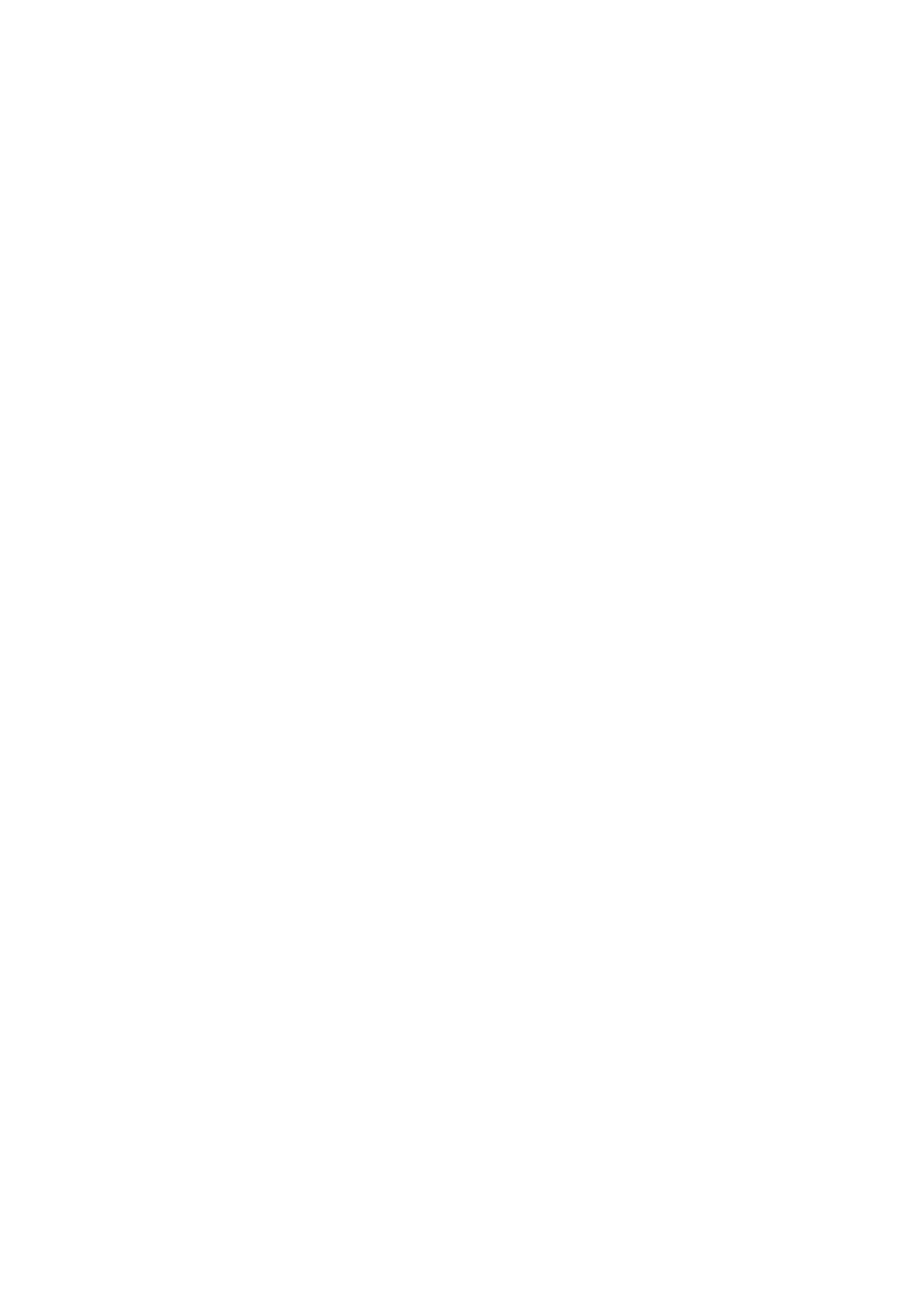

# **1 Apologies**

Resolution number IMSB/2022/1

MOVED by Deputy Chairperson T Henare, seconded by Chairperson D Taipari:

That the Independent Māori Statutory Board:

a) accept the apology from member K. Wilson for absence T. Hohneck for technical issues.

## **CARRIED**

#### **2 Declaration of Interest**

There were no declarations of interest.

# **3 Confirmation of Minutes**

Resolution number IMSB/2022/2

MOVED by IMSB Member G Wilcox, seconded by Chairperson D Taipari:

That the Independent Māori Statutory Board:

a) confirm the ordinary minutes of its meeting, held on Monday, 6 December 2021, including the confidential section, as a true and correct record.

#### **CARRIED**

#### **4 Extraordinary Business**

There was no extraordinary business.

## **5 CEO Summary**

Resolution number IMSB/2022/3

MOVED by Deputy Chairperson T Henare, seconded by IMSB Member G Wilcox:

That the Independent Māori Statutory Board:

a) receive CEO summary report.

## **CARRIED**

## **6 Financial Report December 2021**

Resolution number IMSB/2022/4

MOVED by IMSB Member T Kake, seconded by Deputy Chairperson T Henare:

That the Independent Māori Statutory Board:

a) receive the Financial Report for December 2021.

## **CARRIED**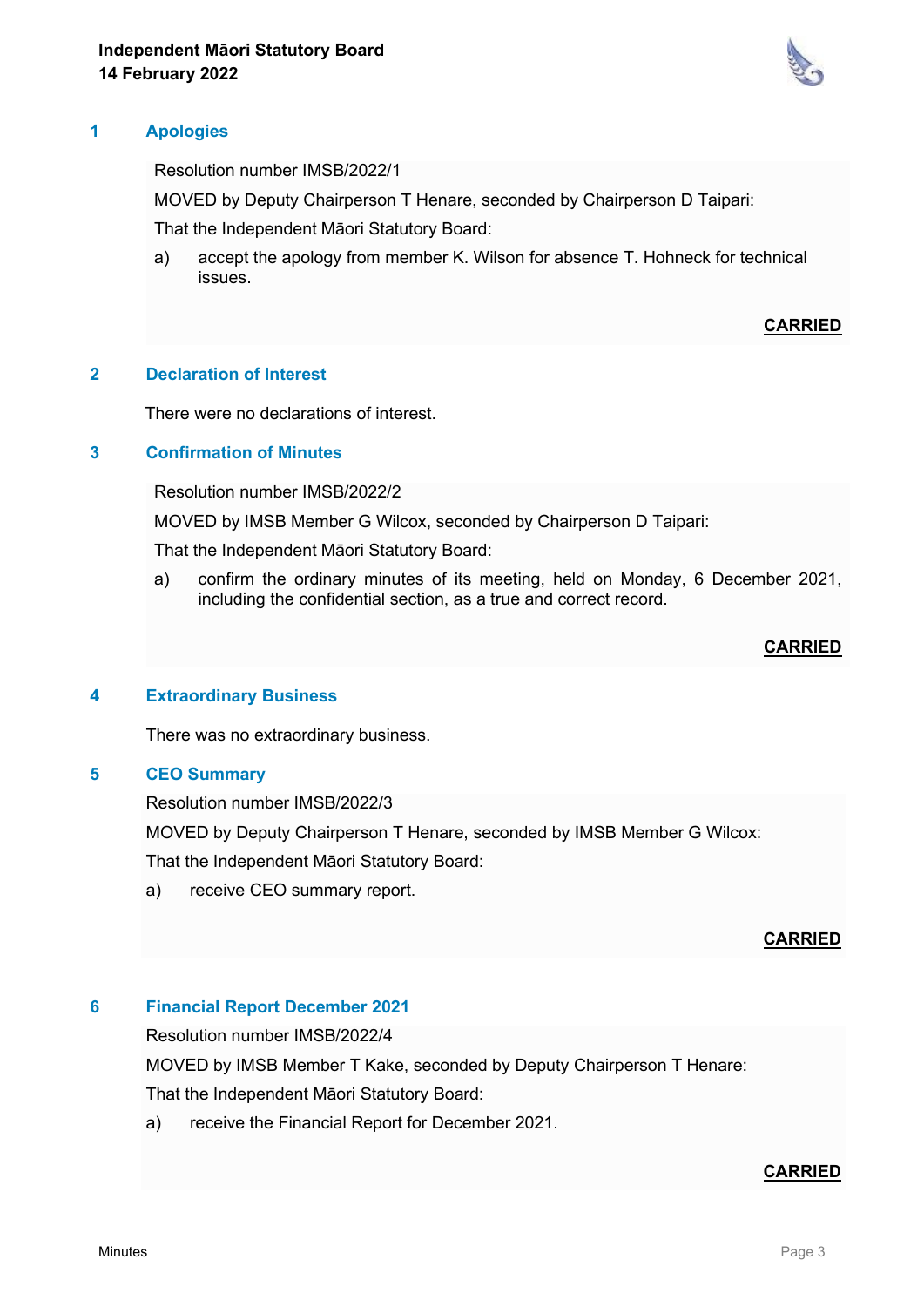

Resolution number IMSB/2022/5

MOVED by IMSB Member G Wilcox, seconded by Deputy Chairperson T Henare: That the Independent Māori Statutory Board:

a) receive the Cultural update report.

#### **CARRIED**

#### **8 Social Update**

Resolution number IMSB/2022/6

MOVED by IMSB Member G Wilcox, seconded by IMSB Member T Kake:

That the Independent Māori Statutory Board:

a) receive the Social update.

## **CARRIED**

#### **9 Economic Update**

Resolution number IMSB/2022/7

MOVED by Member R Blair, seconded by Deputy Chairperson T Henare:

That the Independent Māori Statutory Board:

a) receive the Economic update report.

## **CARRIED**

## **10 Environment Update**

Resolution number IMSB/2022/8

MOVED by IMSB Member T Kake, seconded by Chairperson D Taipari:

That the Independent Māori Statutory Board:

a) receive the Environment update report.

**CARRIED**

# **11 Appointment of a Board member to approve Auckland Council's input into the Ministry for Environment's discussion materials on resource management reform** Resolution number IMSB/2022/9

MOVED by Chairperson D Taipari, seconded by IMSB Member G Wilcox:

That the Independent Māori Statutory Board: